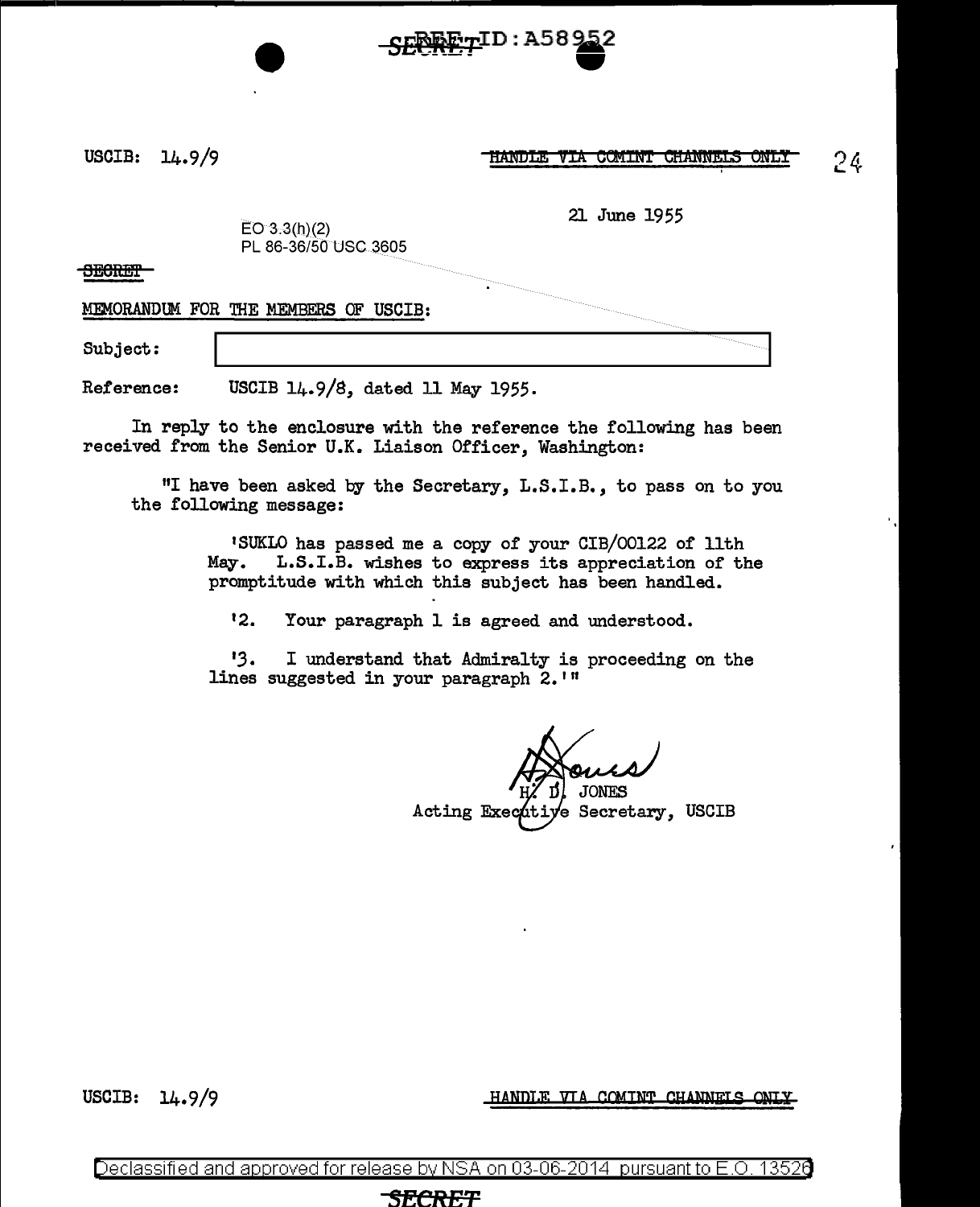| USCIB:<br>14.9/8                                 | COMINT CHANNELS ONLY<br>HANDLE VIA |
|--------------------------------------------------|------------------------------------|
| EO 3.3(h)(2)<br>PL 86-36/50 USC 3605             | 11 May 1955                        |
| <b>CLODED</b>                                    | $\blacksquare$                     |
| MEMORANDUM FOR THE MEMBERS OF USCIB:<br>Subject: |                                    |

Reference: USCIB 14.9/7 dated 4 May 1955.

 $R_{R}F_{T}D: A58952$ 

1. The Director, NSA recommended minor changes in wording to the draft memorandum enclosed with the reference. These changes were nonsubstantive in nature and have been made without further reference to the Board. Otherwise, no objections to the reference were received and the proposal therein is considered approved.

2. Pursuant to the above decision, the enclosed memorandum has been sent to the Senior United Kingdom Liaison Officer.

ÓR

 $74$ 

S. Navy Executive Secretary, USCIB

Enclosure CIB # 00122 dtd 11 May 1955

HANDLE VIA COMINT CHANNELS ONLY

USCIB: 14.9/a

,.

## **SECRE'f**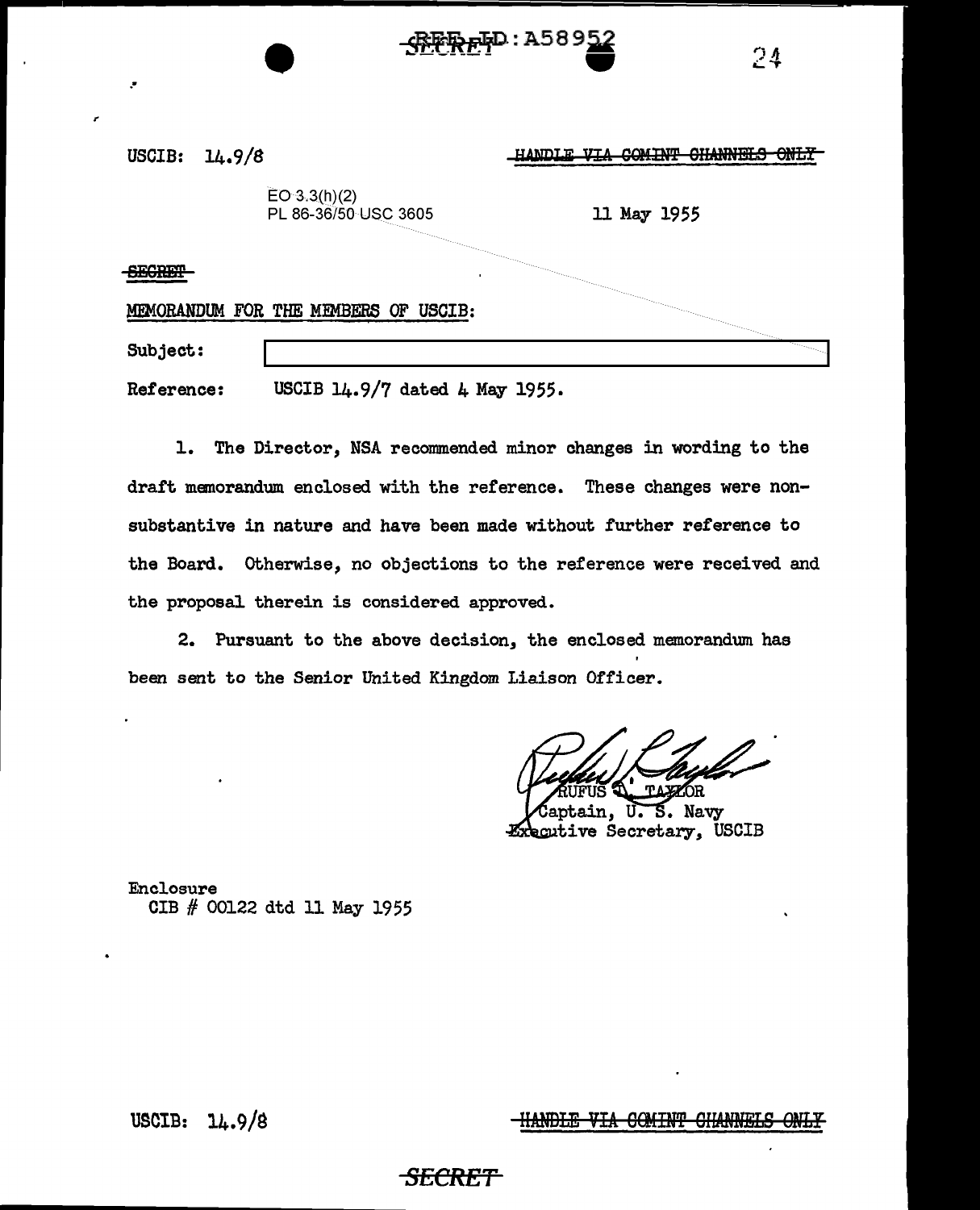

### HANDLE VIA COMINT CHANNELS ONLY

E03.3(h)(2) PL 86~36/50 USC 3605 CIB # 00122

11 May 1955

**SECRET** 

.~

MEMORANDUM FOR THE SENIOR U.K, LIAISON OFFICER, WASHINGTON:



(Signed)

RUFUS L. TAYLOR Captain, U. S. Navy Executive Secretary, USCIB

Enclosure with USCIB 14.9/8 dtd 11 May 1955.

*SECRET*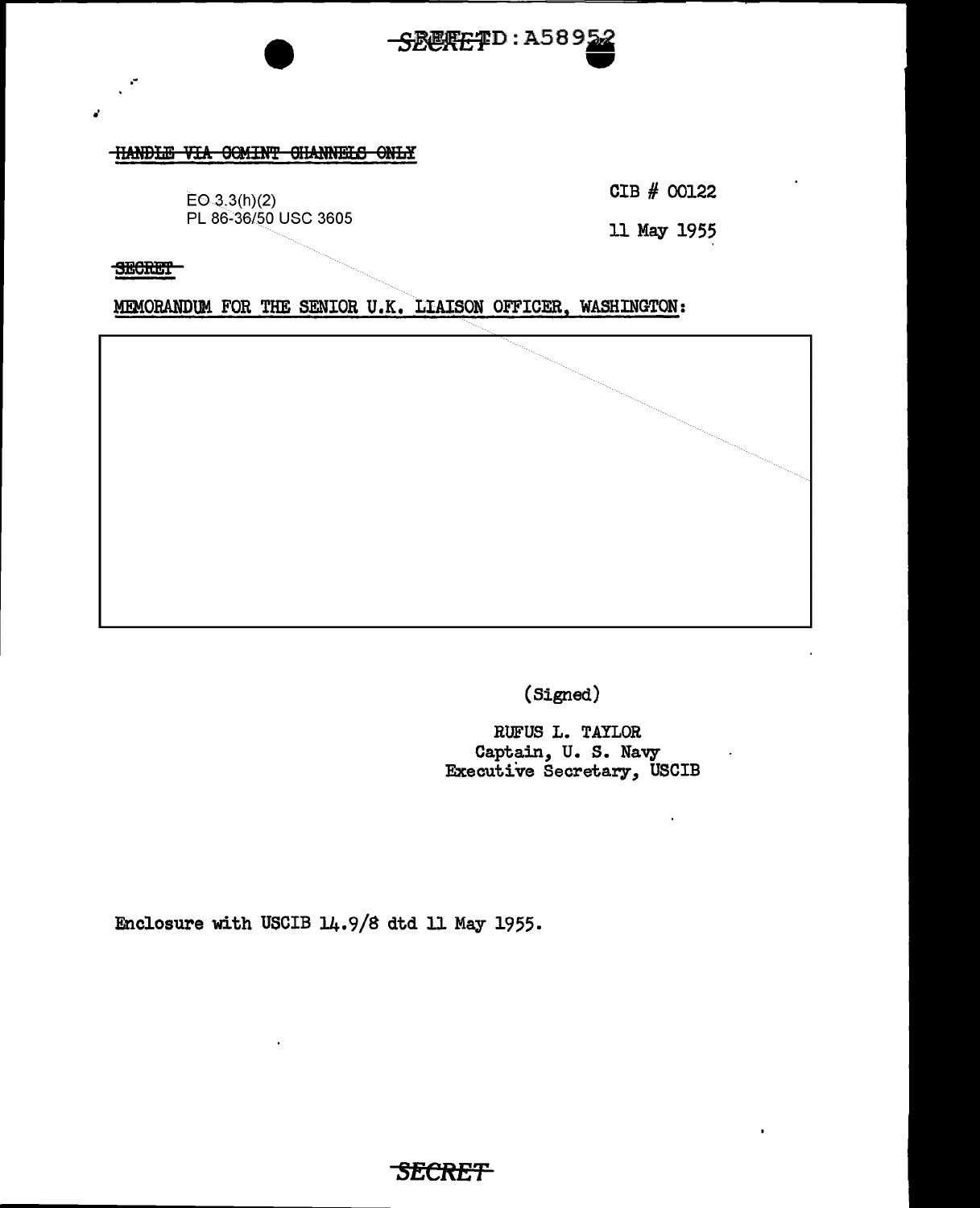

USCIB: 14.9/7

HANDLE VIA COMINT CHANNELS ONLY

EO 3.3(h)(2) PL 86-36/50 USC 3605 4 May 1955

**SECRET** 

MEMORANDUM FOR THE MEMBERS OF USCIB:

Subject:

Reference: USCIB 14.9/6, 21 April 1955.

1. Vote sheet replies to the reference indicate approval by all members subject to the following recommendations:

| $a_{\star}$    |  |
|----------------|--|
|                |  |
|                |  |
|                |  |
|                |  |
| $\mathbf{b}$ . |  |
|                |  |
|                |  |
|                |  |
|                |  |

2. In view or the above recommendations the enclosure has been prepared as a draft reply to the Senior U. K. Liaison Officer and is circulated herewith for approval.

*3.* In the absence of objection by 1200, Tuesday, 10 May 1955, the enclosure will be considered approved and will be forwarded to U. K. authorities.

Captain, U.S. Navy Executive Secretary, USCIB

Enclosure a/s

USCIB: 14.9/7

<u>-HANDLE VIA COMINT CHANNELS ONLY</u>

## *SECRET*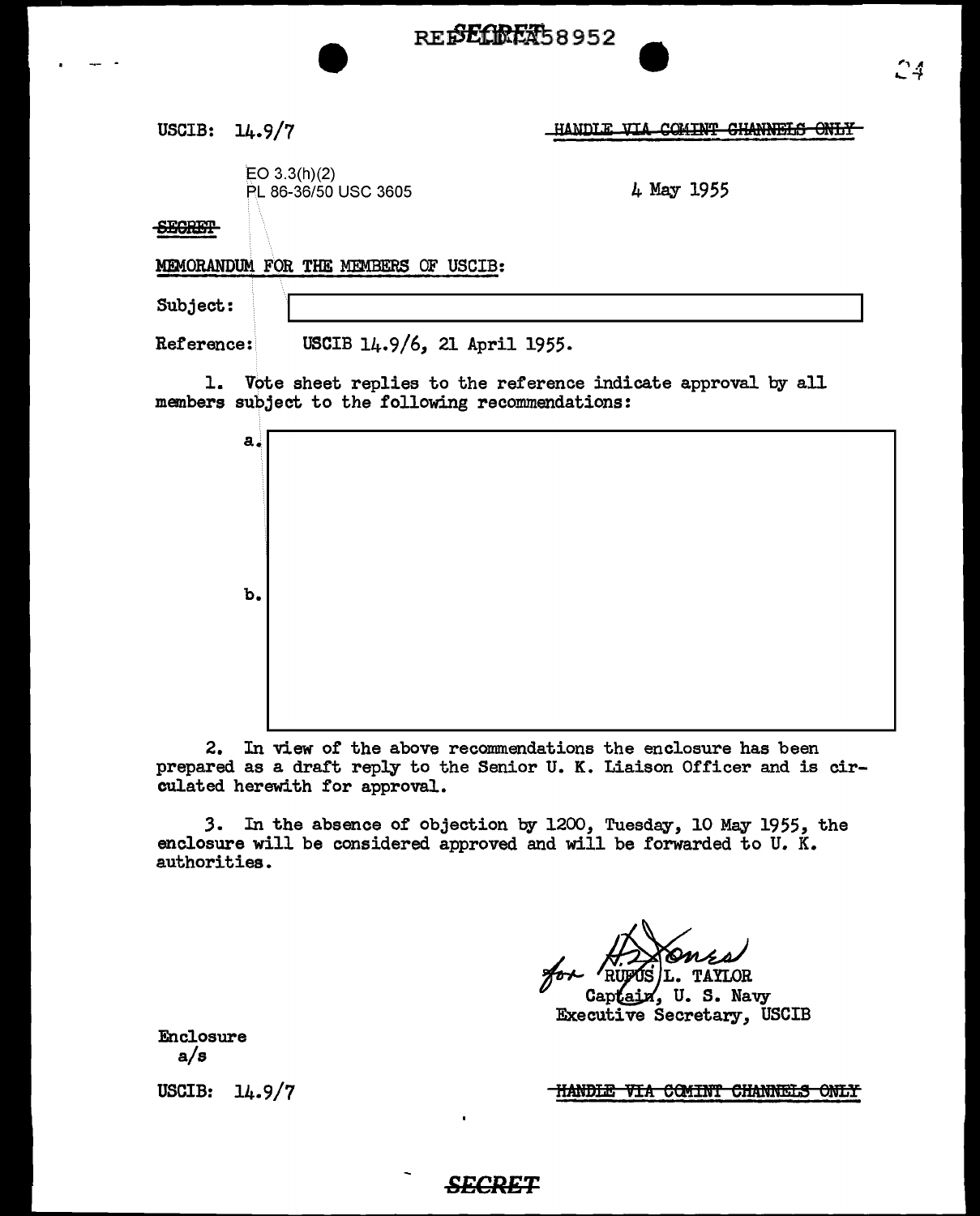

## DRAFT

HANDLE VIA COMINT CHANNELS ONLY

EQ 3.3(h)(2) PL 86-36/50 USC 3605

SEGRET

•

MEMORANDUM FOR THE SENIOR U. K. LIAISON OFFICER, WASHINGTON:

DRAFT

RUFUS L. TAYLOR Captain, U. S. Navy  $\mathcal{A}$ Executive Secretary, USCIB

 $\bullet$ 

Enclosure with USCIB 14.9/7 dtd 4 May 1955.

# *SECRET*